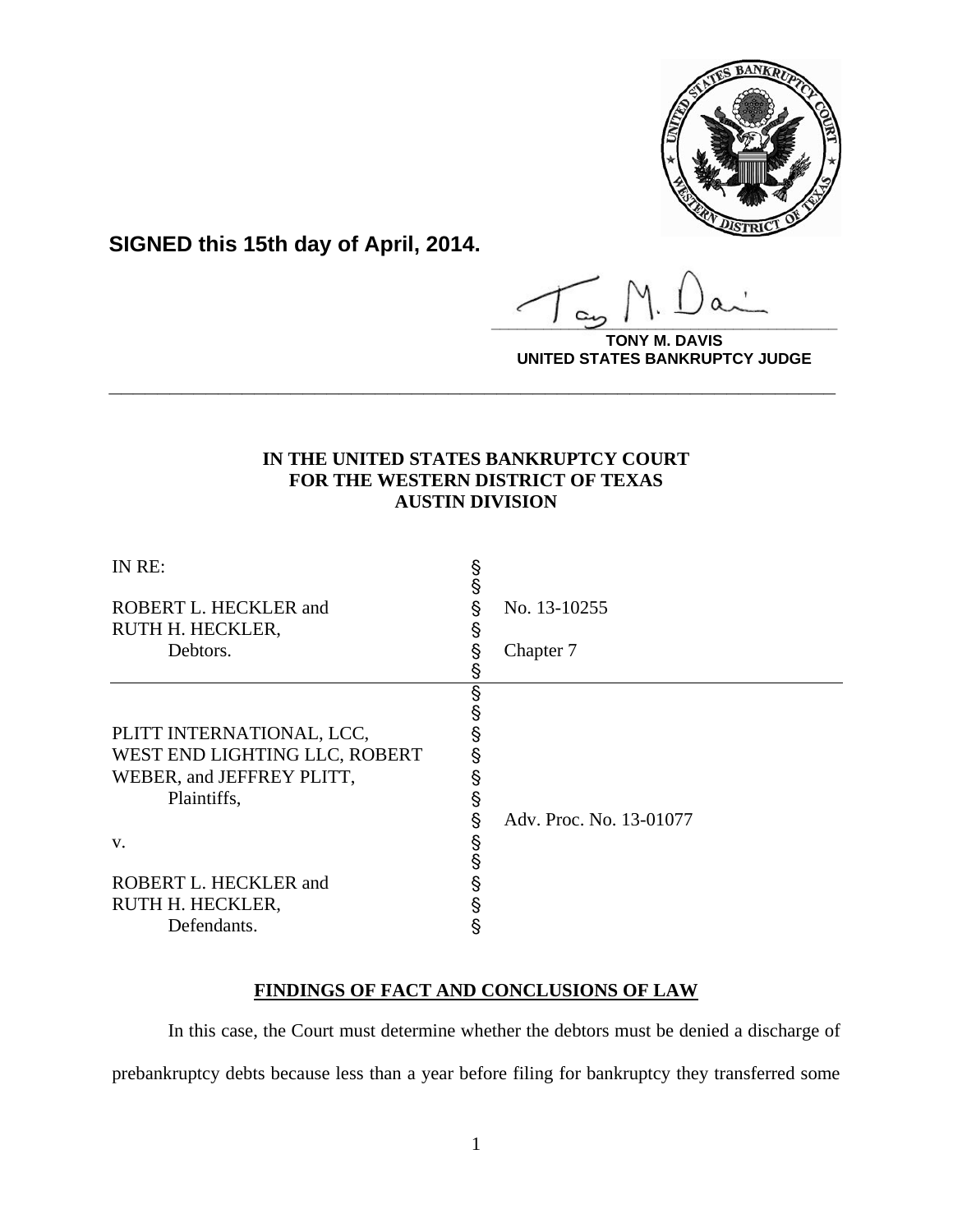of their assets in order to "hinder, delay, or defraud" their creditors.

 Trial was held in this matter on January 15 and 16, 2014. The parties presented post-trial briefs, and closing arguments were heard on March 21, 2014. The Court has carefully considered the submissions of the parties, the evidence admitted, the testimony provided, and the relevant law.

## **I. JURISDICTION AND CONSTITUTIONAL AUTHORITY**

 The Court has jurisdiction under 28 U.S.C. §§ 157 and 1334, and this is a core proceeding under 28 U.S.C.  $\S$  157(b)(2)(J). The Court has constitutional authority to enter a final judgment because this non-dischargeability action was not "the stuff of traditional actions at common law tried by the courts at Westminster in 1789," *Stern v. Marshall*, 131 S.Ct. 2594, 2609 (2011) (quoting *Northern Pipeline Constr. Co. v. Marathon Pipe Line Co.*, 458 U.S. 50, 90 (1982)), and the causes of action under dispute "flow from a federal statutory scheme," *Stern*, 131 S.Ct. at 2614.

#### **II. BACKGROUND**

## **A. The Hecklers' Bankruptcy Filing**

Ruth and Rob Heckler filed a voluntary petition for relief under Chapter 7 of Title 11 of the United States Code on February 8, 2013. Pl. Ex. 20 [Case No. 13-10255, Dkt. No. 1]. Ron Satija was appointed Chapter 7 trustee.

The Hecklers listed their combined average monthly income as \$10,614. Pl. Ex. 20, Sch. I. They listed monthly expenses of about \$500 less than that amount. *Id.*, Sch. J. They listed three secured creditors: one for the 2012 BMW that they purchased in August of 2012, one for the 2012 Buick Enclave purchased that same month, and then Mr. Heckler's parents, with whom the debtors had refinanced their home in March of 2012. *Id.*, Sch. D. The Hecklers listed only a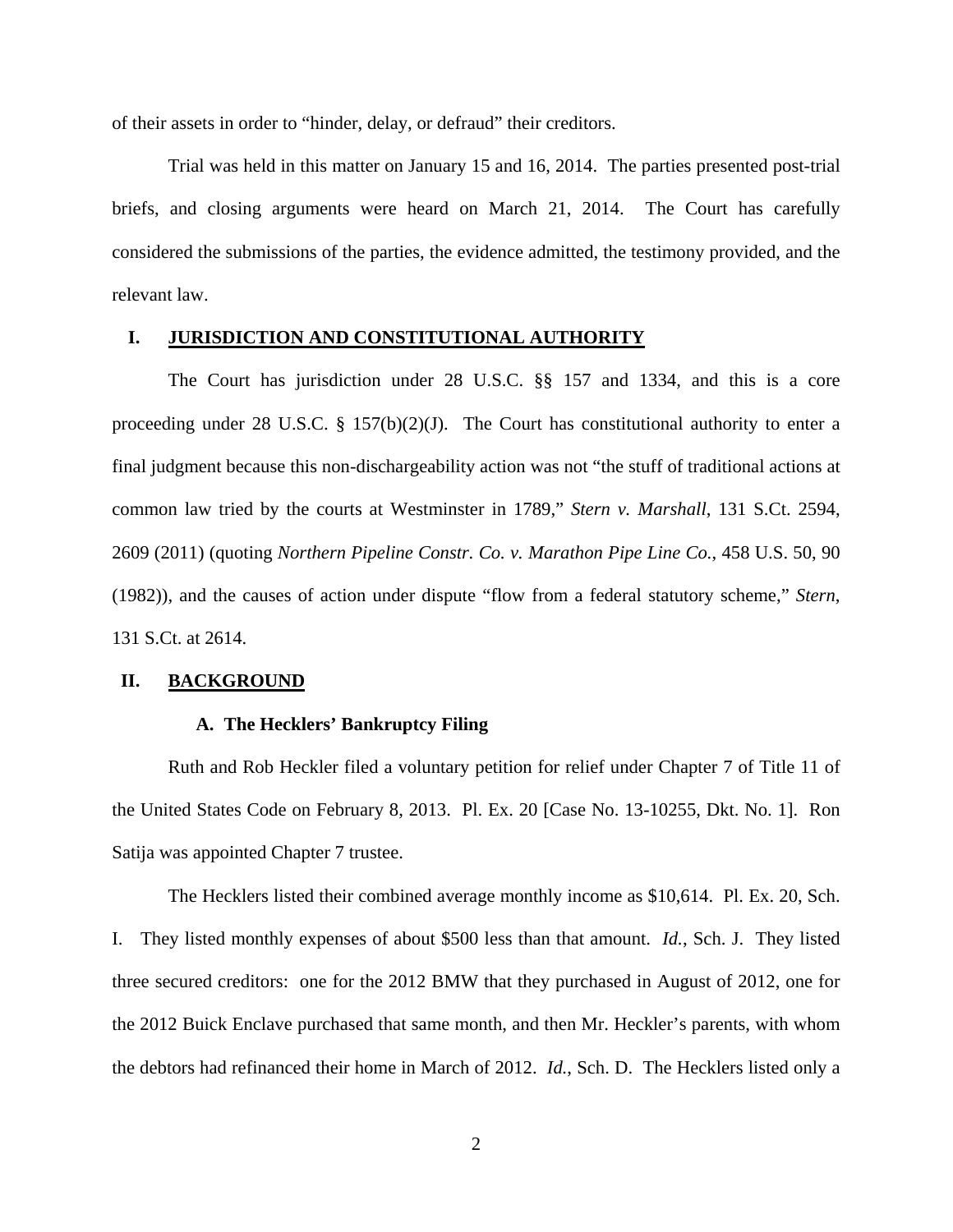handful of unsecured debts. They declared consumer debts totaling less than three thousand dollars, and several debts relating to a failed business, West End Lighting, LLC ("West End"), with which the Hecklers had been involved. *Id.*, Sch. F. In addition to West End itself, an individual named Jeffrey Plitt and an entity named Plitt International were listed as creditors; their claims are both related to West End. *Id.* The largest listed debt was for a "guaranty" in the stated sum of \$274,000 to Robert Weber, also a debt related to West End. *Id.*

#### **B. West End**

Given the Hecklers' significant monthly income and otherwise manageable expenses, it seems clear that the numerous West End-related debts were the reasons for the bankruptcy filing. West End was a Texas company whose members (i.e., owners) were two other entities, Cedrela Consulting, LLC ("Cedrela") and Plitt International, LLC ("Plitt International"). Cedrela is a Texas company owned by the Hecklers, and Plitt International is a Wisconsin company owned by Jeffrey Plitt.

Plitt and Heckler formed West End in late 2009 to import and sell LED lights, which are more energy-efficient than other light sources, but also more expensive. Plitt and Heckler were both designated as Managers under West End's operating agreement. Def. Ex. 1. "Rob Heckler and Jeffrey Plitt each committed to spending the majority of their professional time working on behalf of WEL, with Rob Heckler overseeing the sales, financials and daily operations, and Jeffrey Plitt overseeing international sourcing and procurement of initial financing." First Am. Joint Pretrial Order ("Pretrial Order") [Dkt. No. 34], Ex. A, ¶ 8. West End's inventory, money, and records were kept in Texas with Rob Heckler. *Id*., ¶ 9. An individual named Robert Weber agreed to loan the company several hundred thousand dollars pursuant to a loan agreement effective August 14, 2010. *Id*., ¶ 6; Def. Ex. 15. Plitt and Heckler agreed they would be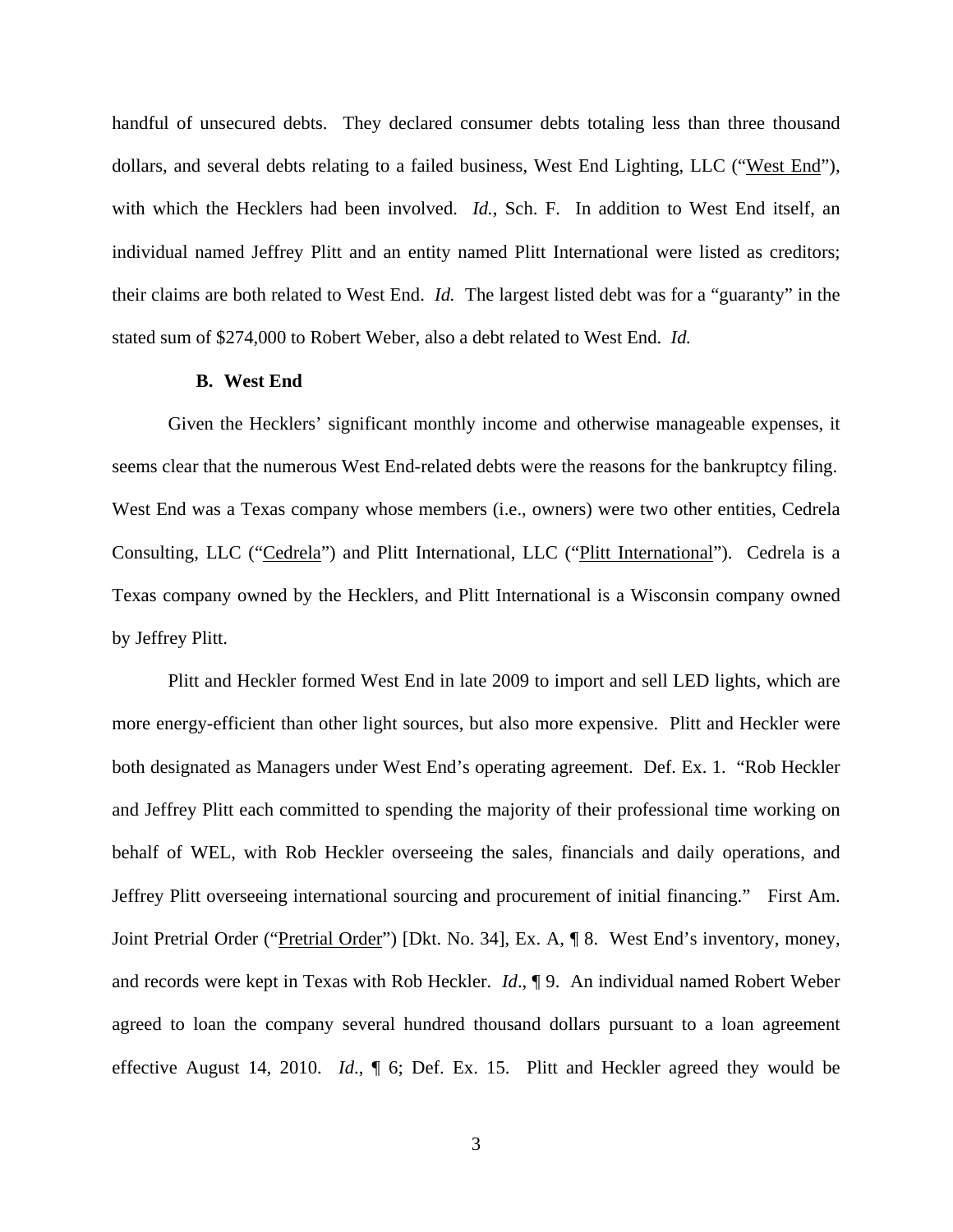personally liable for this debt, if West End failed to pay it. Pretrial Order, Ex. A, ¶ 6; Pl. Ex. 9.

West End was never profitable, although its revenue increased considerably over its relatively short life. Its 2009 tax return reflected no revenue and a net operating loss of approximately \$2500, its 2010 tax return reflected revenues of just over \$100,000 and a net operating loss of just under \$50,000, and its 2011 tax return reflected revenues of approximately \$550,000 with a net operating loss of \$43,463. *See* Pretrial Order, Ex. 9, ¶¶ 18-20. But its principals were essentially working for free, and eventually, for whatever reason, Heckler's enthusiasm waned. In January of 2012, Heckler informed Plitt that he wanted out of the company.

Plitt and Heckler could not reach mutually satisfactory terms for Heckler's departure, and they began a period of contentious negotiations. The trial and deposition testimony suggests that Heckler refused to cooperate with Plitt's attempts to continue West End's business; specifically, Heckler stopped making West End's payments on the Weber loan, refused to stock and sell lights, and also refused to turn over the inventory to Plitt. The emails, however, suggest that Heckler opposed continuing to operate the unprofitable business on grounds that he did not want it to get deeper into a hole or expose it to fresh warranty liabilities, Def. Ex. 12, although Heckler admits that his behavior was intended in part to build negotiating leverage and get all parties to the table for discussions. The best offer that he put on the table in this period was that he was willing to pay \$50,000 to cover what he considered his portion of the Weber Loan as of that time; but as part of this offer, he was not willing to sign a non-compete agreement with West End. The \$50,000 offer was based on Heckler's testimony that if the inventory owned by West End were liquidated in mid-2012, and combined with the cash on hand of West End, Weber's loan could have been paid down to \$100,000.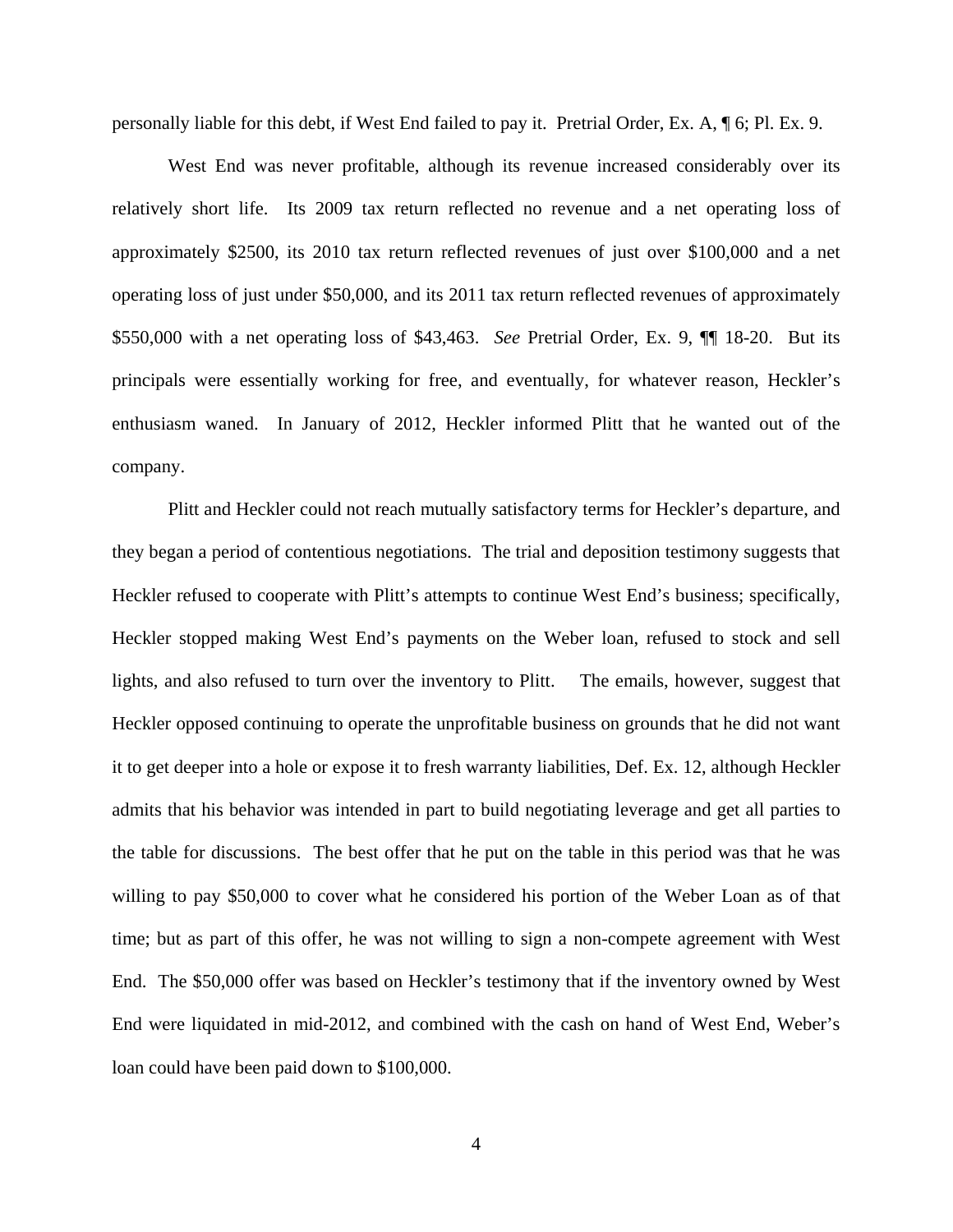Eventually, on March 12, 2014, Heckler and his company, Cedrela, brought suit against Plitt, Plitt International, and Weber, in Travis County District Court, seeking declaratory relief as as well as the appointment of a receiver. Pretrial Order, Ex. A, ¶ 13; Pl. Ex. 18. Plitt and West End brought counterclaims, which are apparently still live before the state court. Heckler finally resigned from West End on August 27, 2012. Pretrial Order, Ex. A, ¶ 4. As of that date, the parties agree that the balance owed on the Weber Loan was \$274,309. *Id.*, ¶ 7.

Before trial in the state court, the Hecklers filed their bankruptcy petition. Plitt International and West End filed a proof of claim in the bankruptcy proceeding, claiming that Rob and Ruth Heckler owed them \$2,995,356.47 as of the petition date. Pl. Ex. 23. For his part, Weber filed a proof of claim for \$353,220.10, apparently the value of the Weber loan plus attorneys' fees he claims are owed him. *See* Pl. Exs. 10, 24.

#### **C. The TUTMA Transfers**

Another set of facts are relevant to this case. These facts emerge from various moves the Hecklers made in their personal finances around the time the West End dispute came to a head and the state court complaint was filed, although the Hecklers argue that there is no relationship between the West End events and their movements in their personal finances.

As of February 1, 2012, the Hecklers had on deposit in available funds approximately \$119,000. On March 5, 2012, the debtors transferred a total of \$78,000 from their money market accounts at Randolph Brooks Federal Credit Union into TUTMA accounts for their minor children. *See* Pl. Ex. 8. On March 9, 2012, the debtors paid off their home equity loan with Randolph Brooks, refinancing with Mr. Heckler's parents. Trial Tr., 126-27, Jan. 16, 2014. They also funded two IRA accounts in early March. Trial Tr., 58-60, 127, Jan. 16, 2014. These actions were taken days before they filed their state court suit on March 12. As a result of these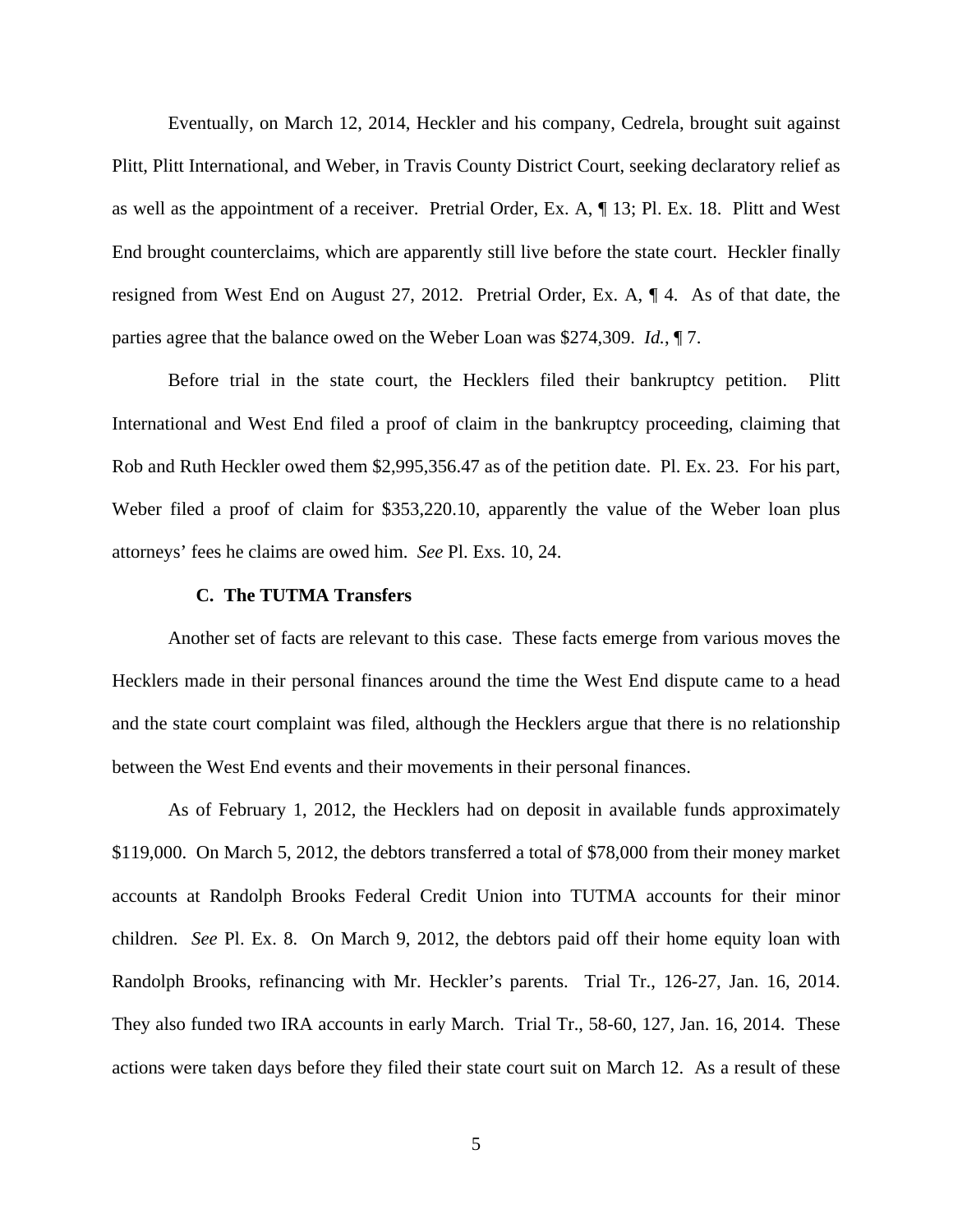transactions, by April 1, 2012, the Hecklers had available funds of approximately \$22,000.

Later in 2012, the Hecklers withdrew funds from these TUTMA accounts and transferred them into accounts used for living expenses, vacations, and attorneys' fees. There was a total of \$26,000 in withdrawals from an account in the name of Stephen Heckler in September of 2012, leaving just under \$2500 in that account. Pl. Ex. 12. In October and November of that year, they withdrew a total of \$15,000 from the account in the name of Nathan Heckler; in January and February of 2013, they withdrew a further total sum of \$11,000 from that account, leaving just under \$2200 in it. Pl. Ex. 12. Finally, in early 2013, they made withdrawals from their third son's account in the sum of \$6000. Pl. Ex. 12.

Throughout this time period, the Hecklers made various large expenditures, including the purchase of the two new luxury vehicles mentioned above. They also took trips to New York and to Universal Studios in Florida. Trial Tr., 63, 65, Jan. 16, 2014.

## **III. ANALYSIS AND HOLDINGS**

With that background in place, we can turn to this adversary proceeding. In their complaint, the plaintiffs sought relief under  $\S$   $727(a)(2)(A)$ ,  $523(a)(4)$ , and  $523(a)(6)$  of the Bankruptcy Code. Dkt. No. 1. In their post-trial brief, they added a claim for nondischargeability under  $\S 727(a)(4)(A)$ . Pls.' Post-Trial Br. [Dkt. No. 43] at 3-5.

At trial, Robert and Ruth Heckler provided testimony, *see* Trial Tr., Jan. 16, 2014, as did Robert Weber and Jeffrey Plitt, *see* Trial Tr. [Dkt. No. 50], Jan. 15, 2014. An accountant, David Bailey, provided expert testimony for the plaintiffs, opining that the company was worth \$2,780,000 as of December 31, 2011, but that its value had declined to zero as of September 30, 2012. *See* Trial Tr., 203-233, Jan. 15, 2014; Pl. Exs. 25, 26.

The Court announced some tentative conclusions at the end of trial, so as to encourage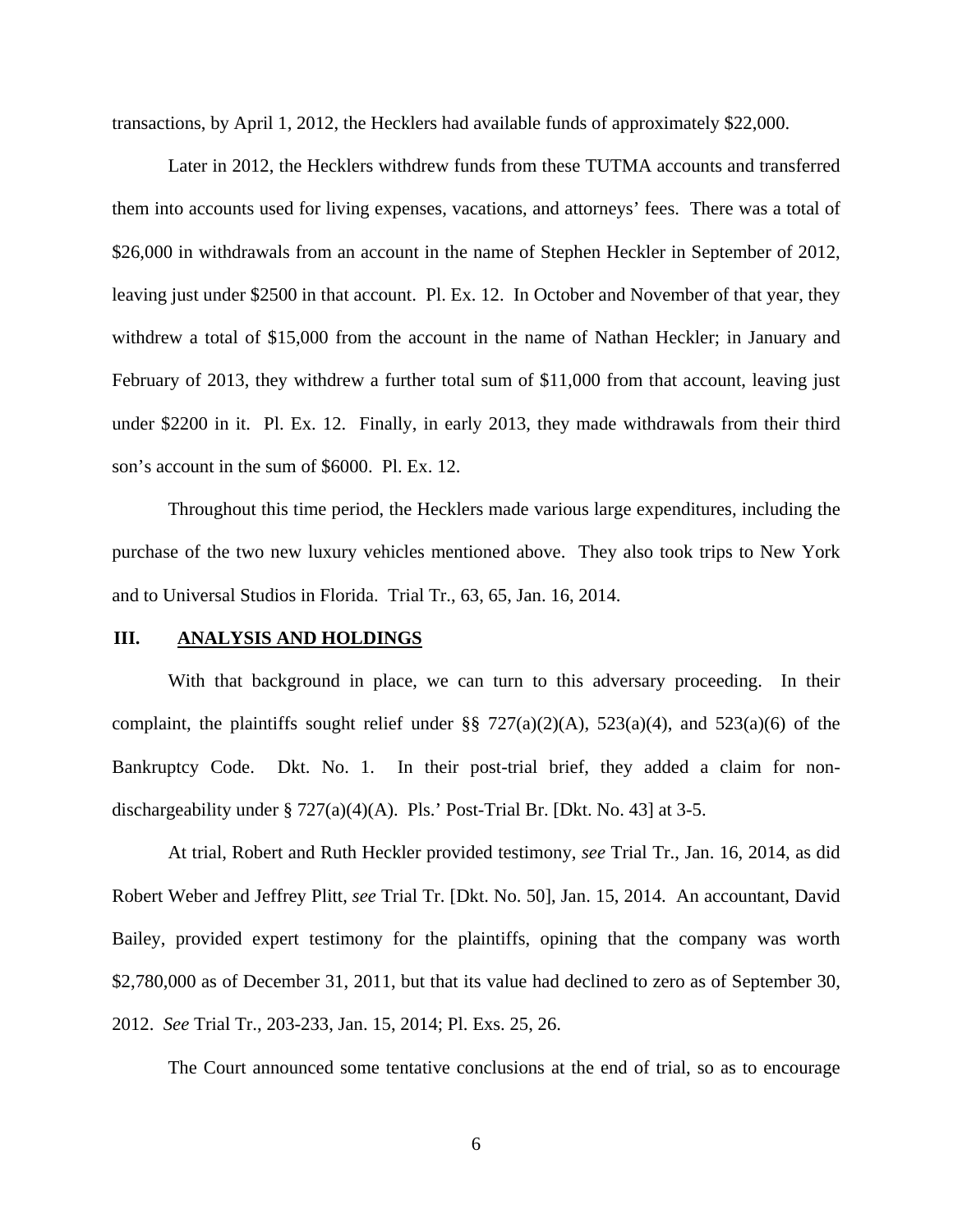settlement and to guide counsel in presenting their closing briefs and arguments. Trial Tr., 138- 47, Jan. 16, 2014. Unfortunately, settlement was not in the cards, but counsel have presented excellent legal arguments and materials to guide the Court's consideration of the relevant issues. The conclusions offered at trial were (as stated) only tentative, and the Court has carefully considered the new materials that have been submitted as well as engaging in considerably more legal research. Nevertheless, the arguments and research have largely confirmed the Court's initial impressions.

#### **A. Section 727(a)(2)(A)**

The discharge must be denied to Mr. and Mrs. Heckler under 11 U.S.C. § 727(a)(2)(A). As noted at trial, this result "seems pretty clear."

Under  $\S 727(a)(2)(A)$ , plaintiffs were required to show:

- (1) The debtor transferred, removed, destroyed, mutilated, or concealed, or has permitted to be transferred, removed, destroyed, mutilated or concealed,
- (2) Property of the estate,
- (3) Within one year before the date of the filing of the petition,
- (4) With intent to hinder, delay, or defraud a creditor or an officer of the estate.

The first three elements are not in dispute. Seventy-eight thousand dollars of the debtors' money, which would have been property of the estate, was transferred from the Hecklers' personal account and into TUTMA accounts in the names of their children. The transfer happened on March 5, 2012, which is less than one year before the filing of the bankruptcy petition.

The fourth element, intent, is where the contest was. The Hecklers flatly deny that they had any intent to hinder their creditors when they transferred the TUTMA funds. Rather, their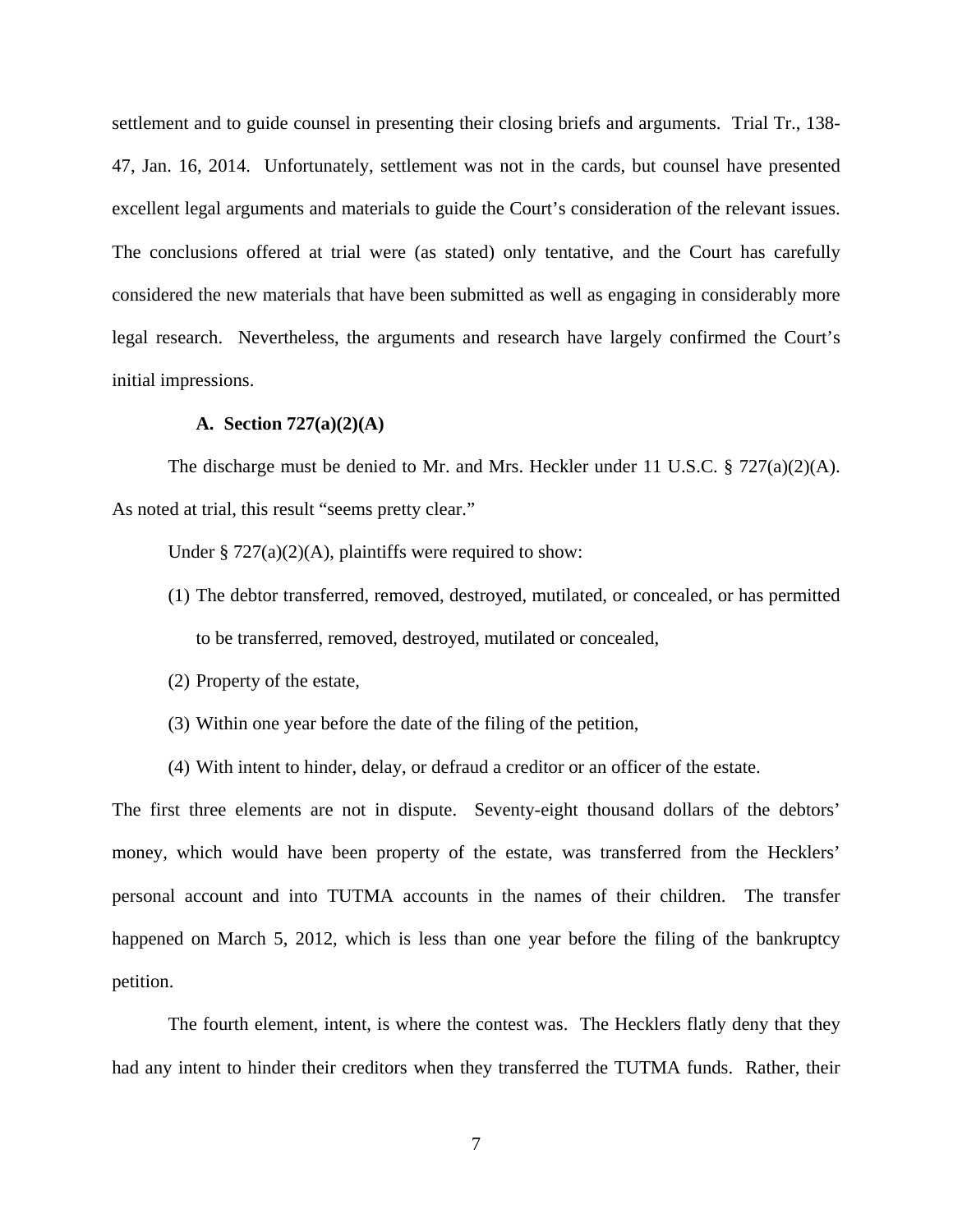narrative is that in early 2012, because Rob Heckler was working at a lucrative new job, they had decided to put their financial house in order, and as part of that effort, they wished to begin saving for the college education of their children. *See, e.g.*, Trial Tr., 59-60, 134-35, Jan. 16, 2014. The Hecklers dismiss the importance of the West End litigation, claiming that they viewed it at most as a "\$100,000 problem," as their counsel memorably put it, and thus a problem within their means to cure.

But the Hecklers' story is undermined by the facts in evidence concerning their behavior. Actual intent is required, and actual intent is often proven by circumstantial evidence. *Robertson v. Dennis (In re Dennis)*, 330 F.3d 696, 701-02 (5th Cir. 2013). Here, the circumstantial evidence overwhelms the Hecklers' version of the story. The factual circumstances as they existed *before*, *after*, and *contemporaneously with* the transfers are worth considering.

First, *before* the transfers: The Hecklers offered an account of their financial situation before the transfer that does not hold up. Ruth Heckler claimed that her and her husband's newfound interest in savings was motivated by a sudden feeling of prosperity that contrasted with a couple of years in which they had been "living on air." Trial Tr., 135, Jan. 16, 2014. She stated, "[w]e'd gone two years where nobody even got a new pair of shoes unless they really, really needed it because we were trying not to spend money." *Id.* at 134-35. But in fact, as emerged on cross-examination and as the Hecklers' financial records confirm, their version of "living on air" hardly involved worn and tattered shoes. To the contrary, during the time period Ruth Heckler was referencing, the Hecklers spent hundreds of dollars per month on a personal trainer, and otherwise led a lifestyle that consumed approximately ten thousand dollars a month in expenses. *See, e.g.*, Trial Tr., 125-26 ("Ballpark would be about \$10,000 a month."), 136 (personal trainer/gym), Jan. 16, 2014. It is true that during this period, Mr. Heckler's main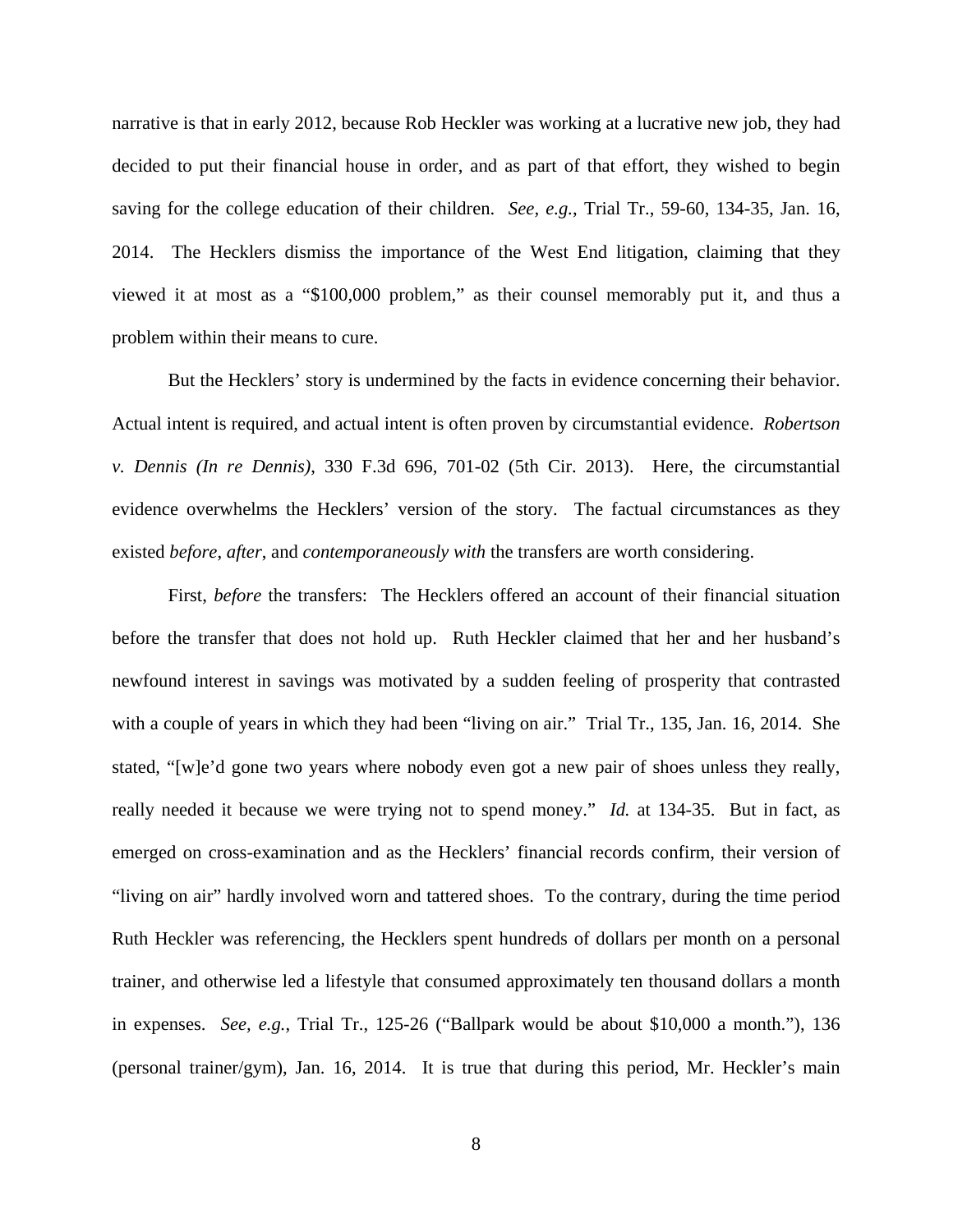business venture, West End, was not paying much, and that may well have caused the Hecklers stress, or even caused them to spend less than they might otherwise have. But evidence does not support the drastic change from constriction to plenty that Ruth Heckler implied in her testimony.

Second, roughly *contemporaneously with* the time of the transfers: Along with Jeffrey Plitt and their related companies, Rob Heckler was personally liable for a large debt to Robert Weber. A dispute concerning both this debt and the management and future of West End had been brewing for several months, and Rob Heckler brought a state court suit naming Plitt and Weber and related entities very shortly after the transfers. That the transfers occurred so closely in time to the initiation of the lawsuit is strongly suggestive of a concern about the ramifications of the West End dispute (and the related entanglements that continue to this day) for the Hecklers' personal finances. The Hecklers claim that they viewed the West End situation as a well-contained, "\$100,000 problem." But this is not credible. The evidence shows that the dispute was by March of 2012 a messy and contentious one, involving not coolheaded business judgments but shattered dreams and poisoned relationships. Heckler was largely communicating with his formerly close partner Plitt through a lawyer and in anything but a friendly tone; Plitt too was deeply aggrieved, and Weber had retained counsel. Perhaps, handled differently, Heckler could have withdrawn from West End without significant financial and legal fallout, but by March it was clear that the split was going to be a messy one. That was the situation when the Hecklers made their transfers.

Third, *after* the transfers: The Hecklers' story is rendered even less plausible by a consideration of their financial circumstances after the transfers. While they claim they transferred the money to TUTMAs to save for college, in fact, only a few months later, the

9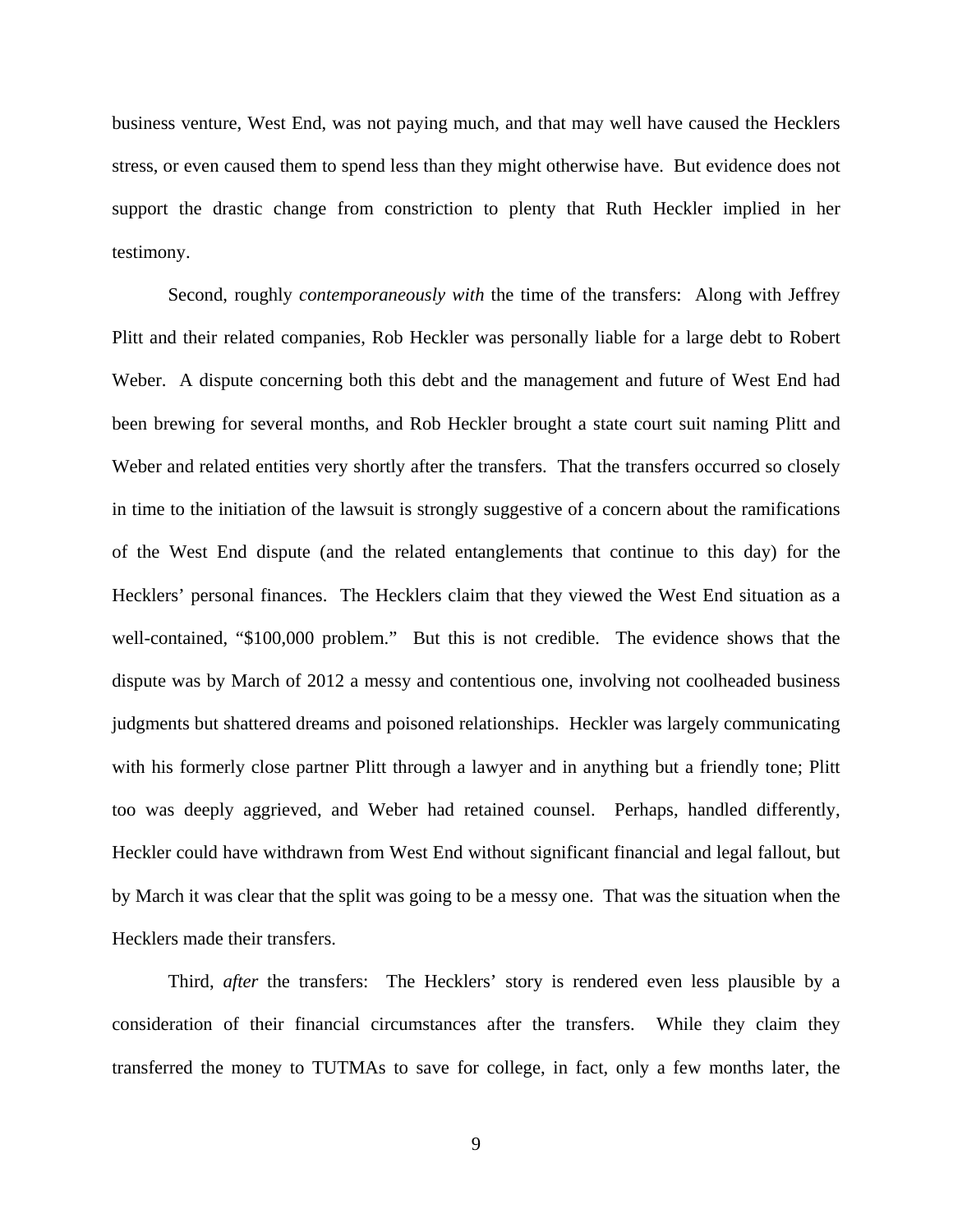Hecklers made large withdrawals from these accounts, not for college but for living expenses. In general, throughout 2012, they hardly evidenced any concern for building savings or maintaining their long-term financial stability: They purchased two pricey new vehicles and did not otherwise curb their spending habits.

In analyzing the Hecklers' intent in light of the facts discussed above, the Court is guided

by the factors that have been laid out by the Fifth Circuit, including in the recent *Dennis* case.

*Dennis*, 330 F.3d at 701-02. *Dennis* mentions six factors that should be analyzed in determining

actual intent to defraud under  $\S 727$  (a)(2)(A):

- (1) the lack of or inadequacy of consideration;
- (2) the family, friendship, or close relationship between debtor and transferee;
- (3) the retention of the possession, benefit, or use of the property in question;
- (4) the financial condition of the party sought to be charged before and after the transaction at issue;
- (5) the existence or cumulative effect of the pattern or series of transactions or course of conduct after the incurring of debt, onset of financial difficulties, or pendency or threat of suit by creditors; and
- (6) the general chronology of events and transactions under inquiry.

*Dennis*, 330 F.3d at 702 (quoting *Pavy v. Chastant (In re Chastant)*, 873 F.2d 89, 91 (5th Cir.

## 1989)).

These factors can be applied to the Hecklers' case as follows:

- (1) There was no consideration paid—the transfers were a gratuity.
- (2) The transfers were made to family members, the Hecklers' sons.
- (3) The Hecklers used the funds for their living expenses, thus retaining the benefits and use of the property.
- (4) While Rob Heckler's earnings had increased, improving the Hecklers' financial condition, the risk of litigation costs and exposure to liability loomed large at this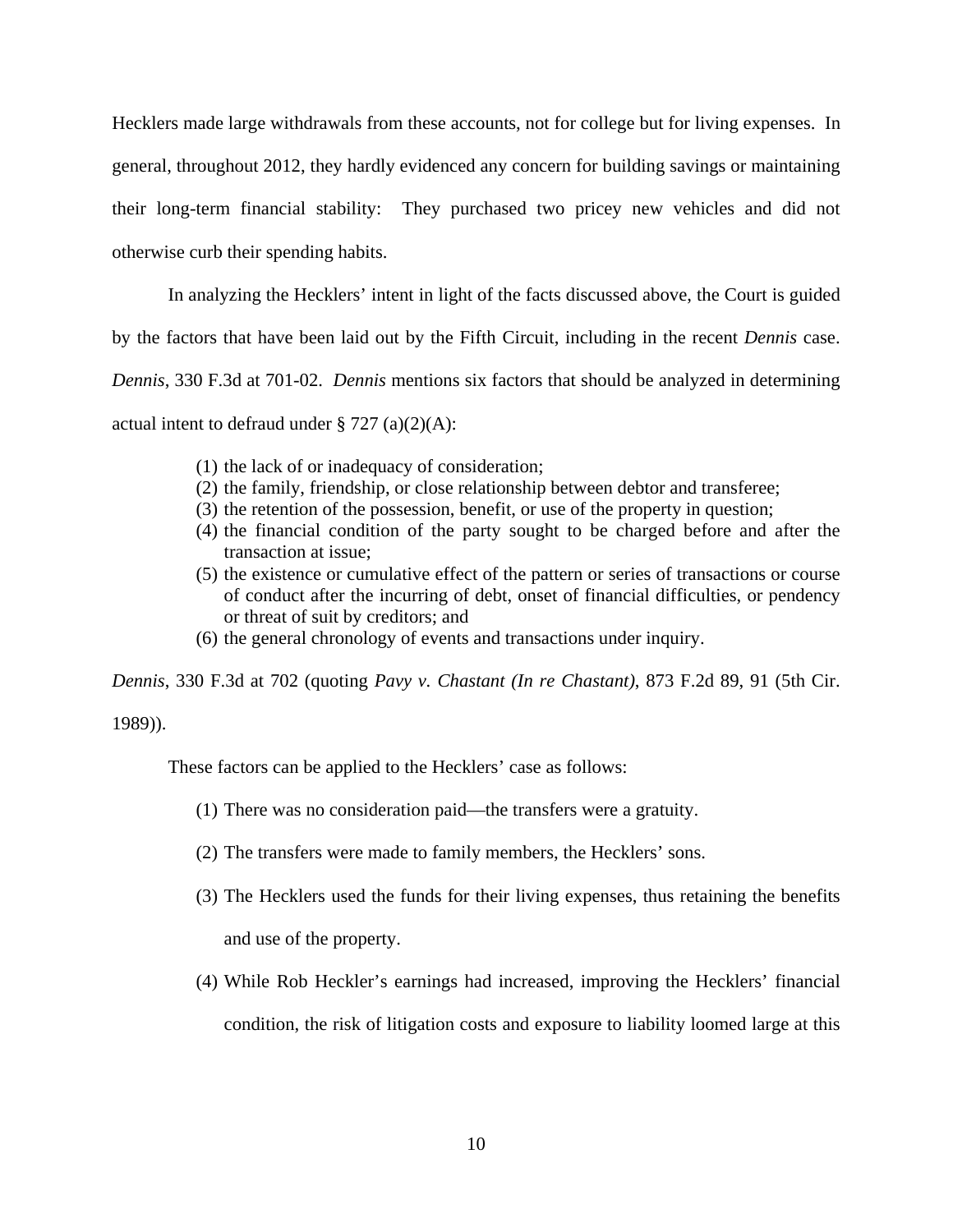point. And the Hecklers appear to have intentionally lowered their amount of non-exempt property accordingly.

- (5) The timing of the transfers must be considered in light of the West End problems that were looming when the transfers were made.
- (6) The general chronology, with the timing of the lawsuit and the West End problems, is suggestive of an intent to shelter assets from creditors.

Viewed in this light, every one of the factors supports the plaintiffs. As Judge Houser has noted, "[a]ny of these factors alone may be sufficient to find an intent to hinder, delay, or defraud creditors; 'the accumulation of several factors indicates strongly that the debtor possessed the requisite intent.'" *Hughes v. Wells (In re Wells)*, 426 B.R. 579, 588-89 (Bankr. N.D. Tex. 2006) (quoting *FDIC v. Sullivan (In re Sullivan)*, 204 B.R. 919, 941 (Bankr. N.D. Tex. 1997)). The factors support the plaintiffs' version of events. Less tangibly perhaps, but importantly, in light of their demeanor and the totality of their testimony, the Court simply found the Hecklers' statements concerning their intent unconvincing and not credible.

All of this is more than enough to assure the result of the section 727 cause of action. Even if it were not, there is a further step. *Chastant* teaches that intent should be presumed to be fraudulent when transfers are made gratuitously or to relatives. 873 F.2d at 91. Here, the transfers were made *both* gratuitously *and* to relatives. There is a long and clear line of case law supporting this presumption. *See, e.g.*, *Cadle Co. v. Duncan (In re Duncan)*, 562 F.3d 688, 698 (5th Cir. 2009); *Cadle Co. v. Pratt (In re Pratt)*, 411 F.3d 561, 565-66 (5th Cir. 2005); *Compton v. Powers (In re Powers)*, 979 F.2d 1533, at \*2 (5th Cir. 1992) (not designated for publication); *United States v. Harrison*, 366 B.R. 656, 659 (S.D. Tex. 2007). When the presumption applies, the burden of proof shifts to the debtor. *Duncan*, 562 F.3d at 698; *Pratt*, 411 F.3d at 565-66;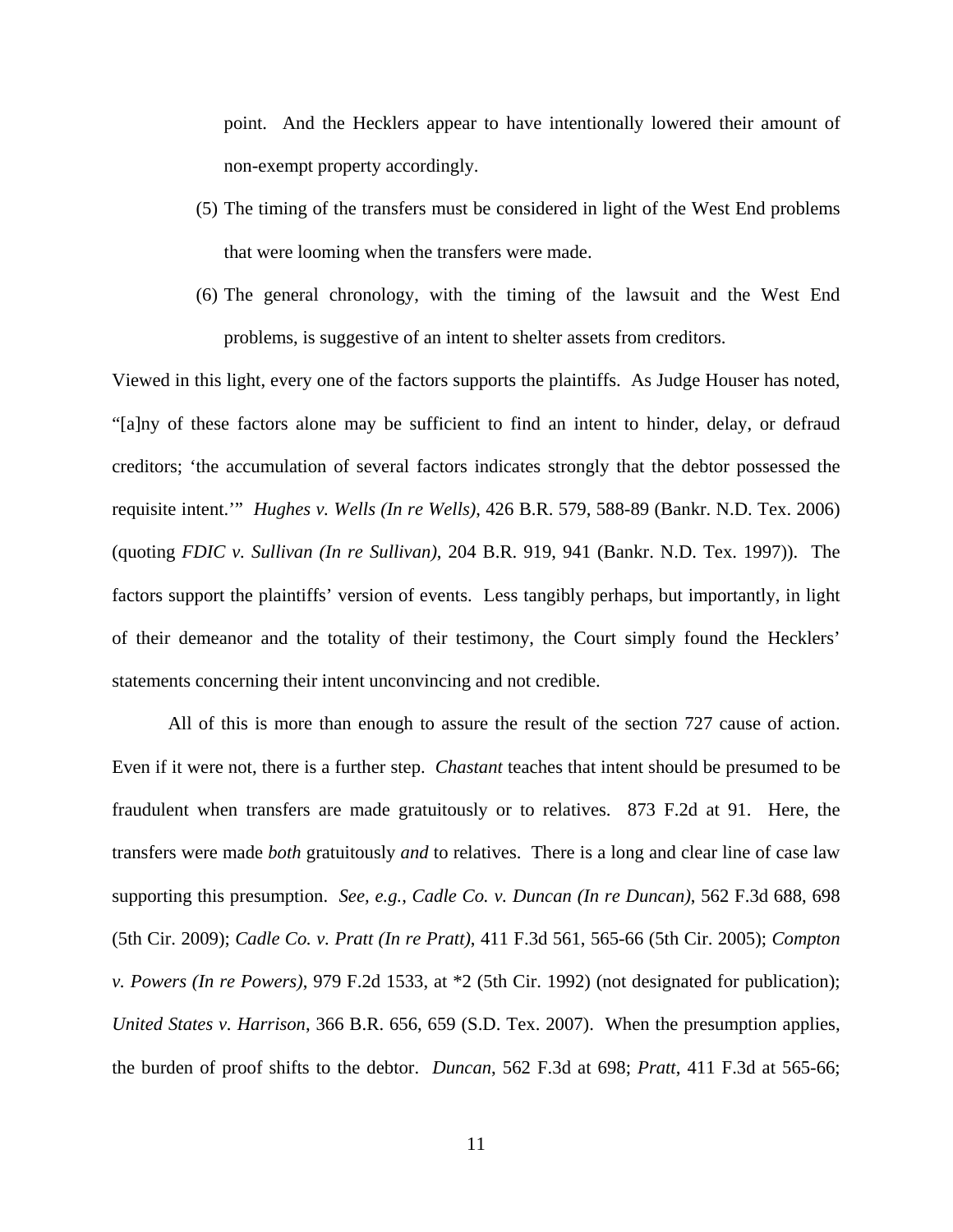*Powers*, 979 F.2d at \*3.

Needless to say, given the analysis above, the Hecklers by no means rebutted this presumption. Thus even if the factors, which are generally applicable, did not dictate this result, the presumption would do so.

For all of the reasons stated above, the Court holds that the Hecklers' discharge must be denied under § 727(a)(2)(A) of the Bankruptcy Code.

#### **B. The Section 523 Causes of Action**

The plaintiffs claim that Rob Heckler committed fraud or defalcation by misappropriating West End money and property, and willfully and maliciously injured West End, all to the detriment of Plitt, Plitt International, and West End. They seek to have large sums of money deemed non-dischargeable debts of Rob Heckler. The factual underpinnings of these claims involve complex disputes of West End's corporate policies, for instance concerning how warranty claims were handled, how employees and contracters were compensated, whether funds were misappropriated for friends and family of Robert Heckler, and whether samples were to be retrieved from salesmen and other parties.

In contrast to the § 727(a)(2)(A) claim, the § 523 causes of action present numerous very difficult questions of both fact and law. The plaintiffs failed in many respects to convince the Court that harm was "wilfully and maliciously" caused, that Rob Heckler's mismanagement rose to the level of fraud or defalcation—or that there was a material injury. Most if not all of the plaintiffs' complaints about Heckler boil down to, at most, grievances over management proficiency and disagreements in strategy and emphasis, all in the context of an ill-defined relationship, the parameters of which were not reduced to writing. Plaintiffs' valuation expert provided an opinion of West End's value that seemed vastly inflated and unjustified—an opinion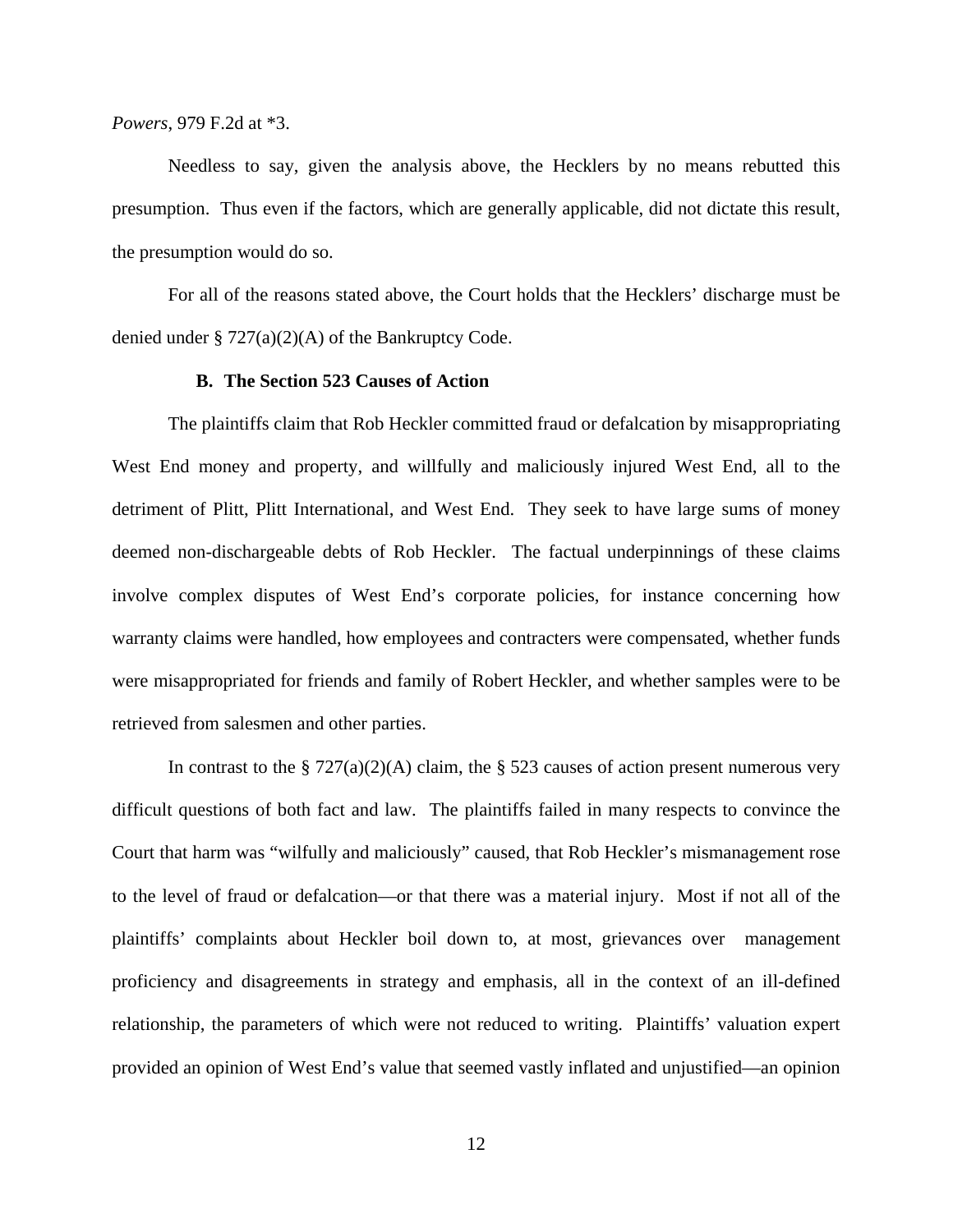that was essentially worthless, in the view of the Court.

There is precedent teaching that once a bankruptcy court has determined that discharge must be denied for one reason, it "does not need to decide the propriety of any of the other grounds" for denying the discharge. *In re DeVoll*, 266 B.R. 81, 98 (Bankr. N.D. Tex. 2001); *Beaubouef v. Beaubouef (In re Beaubouef)*, 966 F.2d 174, 177 (5th Cir. 1992).

This case presents an excellent candidate for a decision not to decide. Even if the Court were to wade all the way in to the section 523 claims, there would still be related matters that could not be decided, and the parties would all be heading back to state court. The Court will therefore save everyone that intermediate step and send them back to state court right away.

## **C. Section 727(a)(4)(A)**

The Code provides that a debtor will not be granted a discharge if "the debtor knowingly and fraudulently, in or in connection with the case . . . made a false oath or account." 11 U.S.C. § 727(a)(4)(a). Plaintiffs say this is another section violated by the Hecklers. Pls.' Post-Trial Br. at 3-5. At closing arguments, Plaintiffs conceded they had not pled this claim in their Complaint, but note that this would have been difficult or impossible anyway, because many of the statements were made at trial.

This claim was not pled, was not tried, and will not be decided by this Court. Especially in light of the clear  $\S 727(a)(2)(A)$  finding here, there is no reason for the Court to consider this additional, belated cause of action.

#### **D. Liquidating the Claims**

 The Court sees no reason to go on to liquidate the claims of any party. Since there will be no discharge as a result of these bankruptcy proceedings, whatever claims exist against the Hecklers may simply be brought in due course as they would under non-bankruptcy law.